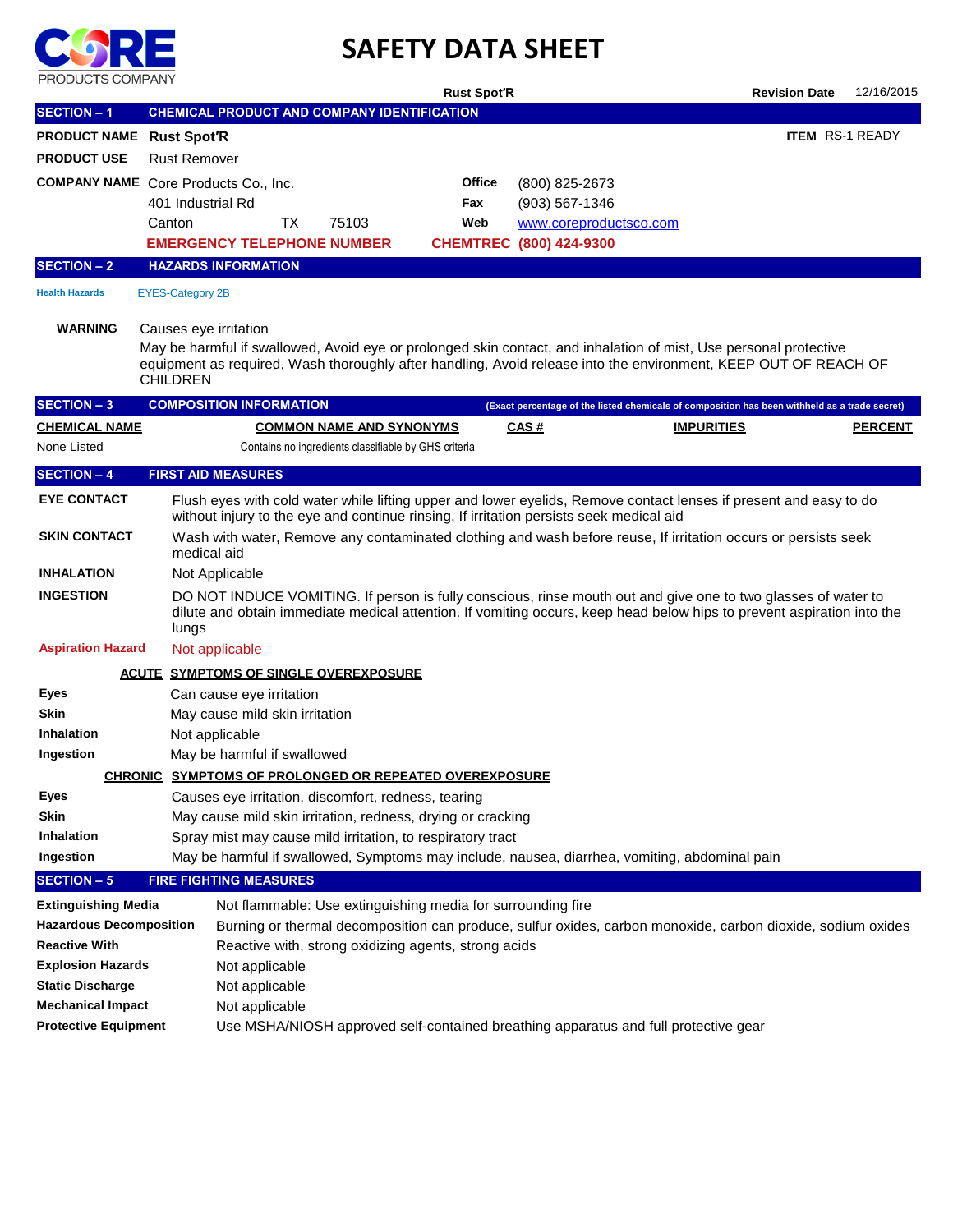| Page 2 of 4                                                                                                                                                                                                                  |                                                                                     |                                                                                                                                                                                                                                                 | <b>Rust Spot'R</b>                                                                |                                                                                                                                                                                                                           | <b>Revision Date</b>                                                                                                         | 12/16/2015                         |  |  |  |  |  |
|------------------------------------------------------------------------------------------------------------------------------------------------------------------------------------------------------------------------------|-------------------------------------------------------------------------------------|-------------------------------------------------------------------------------------------------------------------------------------------------------------------------------------------------------------------------------------------------|-----------------------------------------------------------------------------------|---------------------------------------------------------------------------------------------------------------------------------------------------------------------------------------------------------------------------|------------------------------------------------------------------------------------------------------------------------------|------------------------------------|--|--|--|--|--|
| <b>SECTION - 6</b>                                                                                                                                                                                                           |                                                                                     | <b>ACCIDENTAL RELEASE MEASURES</b>                                                                                                                                                                                                              |                                                                                   |                                                                                                                                                                                                                           |                                                                                                                              |                                    |  |  |  |  |  |
| <b>Emergency Procedures</b>                                                                                                                                                                                                  |                                                                                     | Warn personnel of spill                                                                                                                                                                                                                         |                                                                                   |                                                                                                                                                                                                                           |                                                                                                                              |                                    |  |  |  |  |  |
| <b>Personal Precautions</b>                                                                                                                                                                                                  |                                                                                     | Avoid slipping on spilled product                                                                                                                                                                                                               |                                                                                   |                                                                                                                                                                                                                           |                                                                                                                              |                                    |  |  |  |  |  |
| <b>Protective Equipment</b>                                                                                                                                                                                                  |                                                                                     | Safety Glasses, Gloves                                                                                                                                                                                                                          |                                                                                   |                                                                                                                                                                                                                           |                                                                                                                              |                                    |  |  |  |  |  |
| <b>Containment</b>                                                                                                                                                                                                           |                                                                                     | Use rags or towels to prevent spill from spreading, Prevent spill from entering the environment                                                                                                                                                 |                                                                                   |                                                                                                                                                                                                                           |                                                                                                                              |                                    |  |  |  |  |  |
| <b>Clean Up Procedures</b>                                                                                                                                                                                                   |                                                                                     | Use wet vacuum or mop and wringer to pick up spilled material then mop area with clean water                                                                                                                                                    |                                                                                   |                                                                                                                                                                                                                           |                                                                                                                              |                                    |  |  |  |  |  |
| <b>Disposal</b>                                                                                                                                                                                                              |                                                                                     | Dispose of material in accordance with all State and Federal Guidelines and Regulations                                                                                                                                                         |                                                                                   |                                                                                                                                                                                                                           |                                                                                                                              |                                    |  |  |  |  |  |
| <b>SECTION - 7</b>                                                                                                                                                                                                           |                                                                                     | <b>HANDLING AND STORAGE</b>                                                                                                                                                                                                                     |                                                                                   |                                                                                                                                                                                                                           |                                                                                                                              |                                    |  |  |  |  |  |
| <b>Handling</b>                                                                                                                                                                                                              |                                                                                     | Use appropriate safety equipment, Avoid eye and prolonged skin contact, Avoid inhalation of mist, May be<br>harmful if swallowed, Wash thoroughly after handling, Avoid release to the environment, Triple rinse container<br>before discarding |                                                                                   |                                                                                                                                                                                                                           |                                                                                                                              |                                    |  |  |  |  |  |
| <b>Storage</b>                                                                                                                                                                                                               | KEEP OUT OF REACH OF CHILDREN, Store away from incompatible materials               |                                                                                                                                                                                                                                                 |                                                                                   |                                                                                                                                                                                                                           |                                                                                                                              |                                    |  |  |  |  |  |
| <b>Incompatible Materials</b>                                                                                                                                                                                                |                                                                                     | Incompatible with, strong oxidizing agents, strong acids                                                                                                                                                                                        |                                                                                   |                                                                                                                                                                                                                           |                                                                                                                              |                                    |  |  |  |  |  |
| <b>SECTION - 8</b>                                                                                                                                                                                                           |                                                                                     | <b>EXPOSURE CONTROLS / PERSONAL PROTECTION</b>                                                                                                                                                                                                  |                                                                                   |                                                                                                                                                                                                                           |                                                                                                                              |                                    |  |  |  |  |  |
| <b>EXPOSURE LIMITS</b>                                                                                                                                                                                                       |                                                                                     |                                                                                                                                                                                                                                                 |                                                                                   |                                                                                                                                                                                                                           |                                                                                                                              | Significant                        |  |  |  |  |  |
| <b>CHEMICAL NAME</b>                                                                                                                                                                                                         |                                                                                     | <b>ACGIH (TWA8)</b>                                                                                                                                                                                                                             | <b>ACGIH (STEL)</b>                                                               | <b>OSHA PEL (TWA 8)</b>                                                                                                                                                                                                   | <b>OSHA (CEIL)</b>                                                                                                           | <b>Exposure</b>                    |  |  |  |  |  |
| None Listed<br><b>PERSONAL PROTECTIVE EQUIPMENT</b><br>Chemical Safety Glasses,<br>Goggles or Face Shield                                                                                                                    |                                                                                     |                                                                                                                                                                                                                                                 |                                                                                   |                                                                                                                                                                                                                           |                                                                                                                              | Eve Wash<br>(Recommended)          |  |  |  |  |  |
| Ventilation<br>General Ventilation                                                                                                                                                                                           |                                                                                     |                                                                                                                                                                                                                                                 |                                                                                   |                                                                                                                                                                                                                           | <b>HMIS HAZARD RATINGS</b><br>Health<br><b>Flammability</b><br><b>Reactivity</b><br><b>Personal Protection</b>               | 1<br>$\mathbf{0}$<br>$\bf{0}$<br>Α |  |  |  |  |  |
| SECTION - 9                                                                                                                                                                                                                  |                                                                                     | PHYSICAL AND CHEMICAL PROPERTIES                                                                                                                                                                                                                |                                                                                   |                                                                                                                                                                                                                           |                                                                                                                              |                                    |  |  |  |  |  |
| <b>Flash Point</b><br><b>Flammable Limits</b><br><b>Auto-Ignition Temp.</b><br><b>Physical State</b><br>Appearance<br>Odor<br><b>Odor Threshold</b><br><b>Solubility</b><br><b>Volatiles</b><br><b>VOC</b><br><b>LVP-VOC</b> | <b>ND</b><br><b>ND</b><br>Liquid<br>Clear<br>ND<br>100%<br>< 92%<br>$< 0.6\%$<br>0% | > 93.3ºC (200ºF) - TAG Closed Cup<br>Mild, Pleasant                                                                                                                                                                                             | $pH (\pm 0.3)$<br><b>Viscosity</b><br><b>Freeze Point</b><br><b>Boiling Point</b> | <b>Specific Gravity / Density</b><br>Vapor Density (air=1)<br>Vapor Pressure (mm Hg)<br><b>Evaporation Rate (nBuAc=1)</b><br><b>Partition Coefficient</b><br>Molecular Weight (g/mol)<br><b>Decomposition Temperature</b> | 1.01<br>4.25<br><b>ND</b><br>0°C (32°F)<br>100°C (212°F)<br>ND<br><b>ND</b><br><b>ND</b><br><b>ND</b><br>~29.18<br><b>ND</b> |                                    |  |  |  |  |  |
| <b>SECTION - 10</b>                                                                                                                                                                                                          |                                                                                     | <b>STABILITY AND REACTIVITY</b>                                                                                                                                                                                                                 |                                                                                   |                                                                                                                                                                                                                           |                                                                                                                              |                                    |  |  |  |  |  |
| <b>Reactivity (Specific Test Data)</b>                                                                                                                                                                                       |                                                                                     | None available                                                                                                                                                                                                                                  |                                                                                   |                                                                                                                                                                                                                           |                                                                                                                              |                                    |  |  |  |  |  |
| <b>Chemical Stability</b>                                                                                                                                                                                                    |                                                                                     | Stable under normal ambient and anticipated conditions of use                                                                                                                                                                                   |                                                                                   |                                                                                                                                                                                                                           |                                                                                                                              |                                    |  |  |  |  |  |
| <b>Hazardous Polymerization</b>                                                                                                                                                                                              |                                                                                     | Will not occur                                                                                                                                                                                                                                  |                                                                                   |                                                                                                                                                                                                                           |                                                                                                                              |                                    |  |  |  |  |  |
| <b>Conditions To Avoid</b>                                                                                                                                                                                                   |                                                                                     | Incompatible materials, Extremely high or low temperatures                                                                                                                                                                                      |                                                                                   |                                                                                                                                                                                                                           |                                                                                                                              |                                    |  |  |  |  |  |
| <b>Incompatible Materials</b>                                                                                                                                                                                                |                                                                                     | Incompatible with, strong oxidizing agents, strong acids                                                                                                                                                                                        |                                                                                   |                                                                                                                                                                                                                           |                                                                                                                              |                                    |  |  |  |  |  |
| <b>Thermal Decomposition</b>                                                                                                                                                                                                 |                                                                                     | Burning or thermal decomposition can produce, sulfur oxides, carbon monoxide, carbon dioxide, sodium oxides,<br>and other toxic fumes                                                                                                           |                                                                                   |                                                                                                                                                                                                                           |                                                                                                                              |                                    |  |  |  |  |  |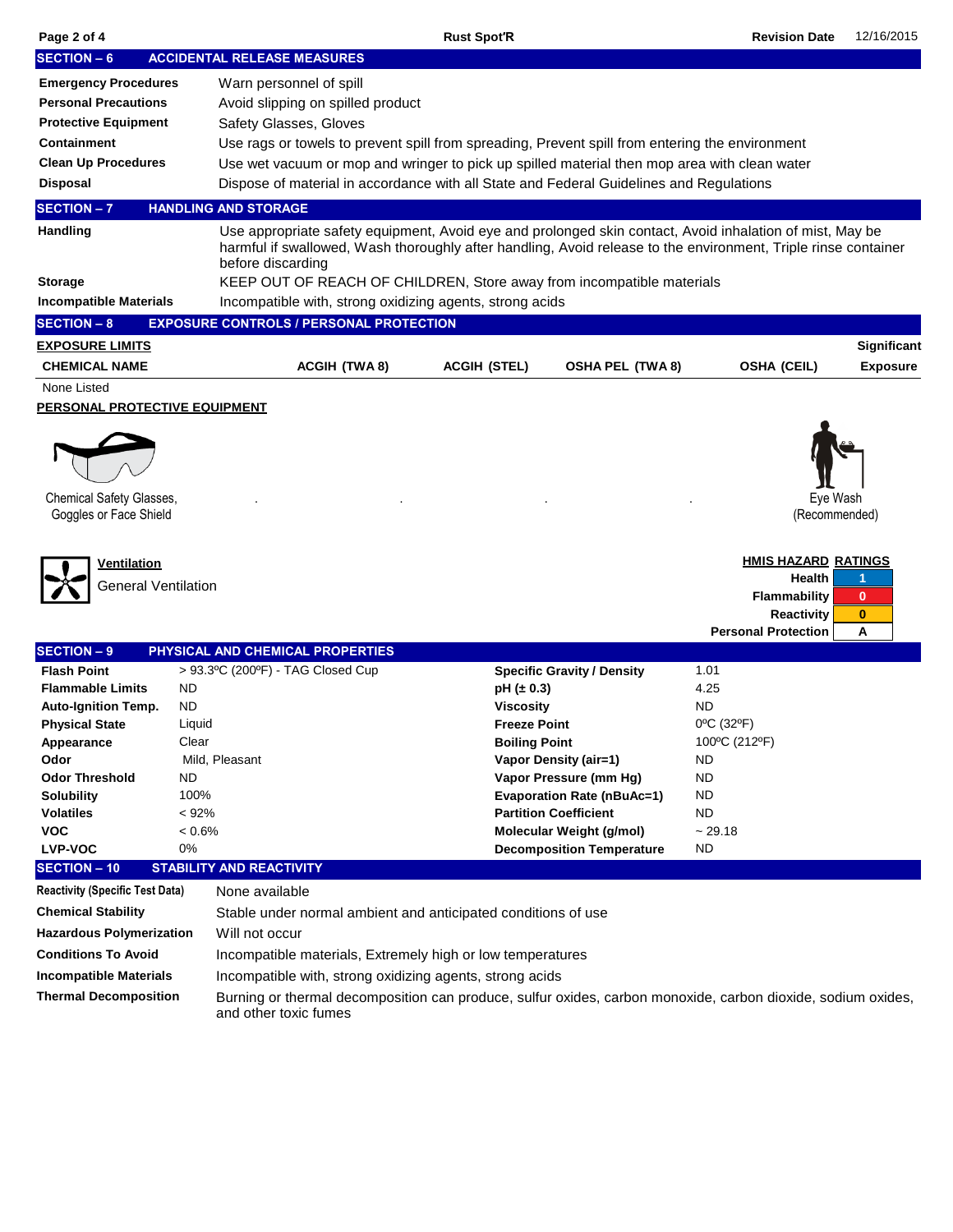| Page 3 of 4                                        |                                                                  | <b>Rust Spot'R</b>                                                                                                                     |                              |                                      | <b>Revision Date</b><br>12/16/2015 |  |  |  |  |  |  |  |
|----------------------------------------------------|------------------------------------------------------------------|----------------------------------------------------------------------------------------------------------------------------------------|------------------------------|--------------------------------------|------------------------------------|--|--|--|--|--|--|--|
| <b>SECTION - 11</b>                                | <b>TOXICOLOGICAL INFORMATION</b>                                 |                                                                                                                                        |                              |                                      |                                    |  |  |  |  |  |  |  |
| <b>ROUTES OF EXPOSURE</b>                          |                                                                  |                                                                                                                                        |                              |                                      |                                    |  |  |  |  |  |  |  |
|                                                    | Eyes (Yes), Skin (Yes), Inhalation (Yes "Mist"), Ingestion (Yes) |                                                                                                                                        |                              |                                      |                                    |  |  |  |  |  |  |  |
| <b>ACUTE SYMPTOMS OF SINGLE OVEREXPOSURE</b>       |                                                                  |                                                                                                                                        |                              |                                      |                                    |  |  |  |  |  |  |  |
| Eyes                                               | Can cause eye irritation                                         |                                                                                                                                        |                              |                                      |                                    |  |  |  |  |  |  |  |
| Skin                                               | May cause mild skin irritation                                   |                                                                                                                                        |                              |                                      |                                    |  |  |  |  |  |  |  |
| <b>Inhalation</b>                                  | Not applicable                                                   |                                                                                                                                        |                              |                                      |                                    |  |  |  |  |  |  |  |
| Ingestion                                          | May be harmful if swallowed                                      |                                                                                                                                        |                              |                                      |                                    |  |  |  |  |  |  |  |
|                                                    |                                                                  | <b>CHRONIC SYMPTOMS OF PROLONGED OR REPEATED OVEREXPOSURE</b>                                                                          |                              |                                      |                                    |  |  |  |  |  |  |  |
| Eyes                                               |                                                                  | Causes eye irritation, discomfort, redness, tearing                                                                                    |                              |                                      |                                    |  |  |  |  |  |  |  |
| Skin                                               |                                                                  | May cause mild skin irritation, redness, drying or cracking                                                                            |                              |                                      |                                    |  |  |  |  |  |  |  |
| <b>Inhalation</b>                                  |                                                                  | Spray mist may cause mild irritation, to respiratory tract                                                                             |                              |                                      |                                    |  |  |  |  |  |  |  |
| Ingestion                                          |                                                                  | May be harmful if swallowed, Symptoms may include, nausea, diarrhea, vomiting, abdominal pain                                          |                              |                                      |                                    |  |  |  |  |  |  |  |
| <b>Acute Tox Calculated</b>                        | Oral:                                                            | $> 5,000$ mg/kg<br>Dermal:                                                                                                             | $> 5,000$ mg/kg              | Inhaled:                             | $> 50.0$ mg/L                      |  |  |  |  |  |  |  |
| <b>Acute Tox Category</b>                          |                                                                  | Not applicable (Oral >5000 mg/kg), Not applicable (Dermal > 5000 mg/kg), Not applicable (Inhaled >12.5 mg/L) Dust or Mist              |                              |                                      |                                    |  |  |  |  |  |  |  |
| <b>Additional Info</b>                             |                                                                  |                                                                                                                                        |                              |                                      |                                    |  |  |  |  |  |  |  |
| <b>Target Organs</b>                               | No target organs listed                                          |                                                                                                                                        |                              |                                      |                                    |  |  |  |  |  |  |  |
| <b>Medical Conditions</b>                          |                                                                  | Preexisting, eye, respiratory, disorders may be aggravated by exposure to this product                                                 |                              |                                      |                                    |  |  |  |  |  |  |  |
| <b>Notes to Physician</b>                          | Treat symptoms                                                   |                                                                                                                                        |                              |                                      |                                    |  |  |  |  |  |  |  |
|                                                    |                                                                  | <b>CARCINOGENIC - This product contains concentrations above 0.1% of the following:</b>                                                |                              |                                      |                                    |  |  |  |  |  |  |  |
| <u>CHEMICAL NAME</u>                               | NTP                                                              | <b>ACGIH</b>                                                                                                                           | <b>IARC</b>                  |                                      | <b>GHS Category</b>                |  |  |  |  |  |  |  |
| None Listed                                        | NA                                                               | <b>NA</b>                                                                                                                              | <b>NA</b>                    | NA                                   |                                    |  |  |  |  |  |  |  |
|                                                    |                                                                  | <b>MUTAGENIC AND REPRODUCTIVE EFFECTS - This product contains concentrations above 0.1% of the following:</b>                          |                              |                                      |                                    |  |  |  |  |  |  |  |
| <b>CHEMICAL NAME</b>                               | <b>Germ Cell Mutagenicity</b>                                    |                                                                                                                                        | <b>Toxic to Reproduction</b> |                                      |                                    |  |  |  |  |  |  |  |
| None Listed                                        | NA                                                               |                                                                                                                                        | NA                           |                                      |                                    |  |  |  |  |  |  |  |
|                                                    |                                                                  |                                                                                                                                        |                              |                                      |                                    |  |  |  |  |  |  |  |
| <b>COMPONENTS ACUTE TOXICITY</b>                   |                                                                  |                                                                                                                                        |                              |                                      |                                    |  |  |  |  |  |  |  |
| <b>CHEMICAL NAME</b>                               | <b>Type</b>                                                      | <b>Subject</b><br><u>Form</u>                                                                                                          | <b>Result Value</b>          | <b>Exposure Time</b>                 | <b>GHS Category</b>                |  |  |  |  |  |  |  |
| None Listed                                        |                                                                  |                                                                                                                                        |                              |                                      |                                    |  |  |  |  |  |  |  |
| <b>SECTION - 12</b>                                | <b>ECOLOGICAL INFORMATION</b>                                    |                                                                                                                                        |                              |                                      |                                    |  |  |  |  |  |  |  |
| <b>CHEMICAL NAME</b>                               | <u>Type</u>                                                      | <b>Subject Subject Latin</b>                                                                                                           |                              | <b>Result Value Exposure Time</b>    | <b>GHS Category</b>                |  |  |  |  |  |  |  |
| None Listed                                        |                                                                  |                                                                                                                                        |                              |                                      |                                    |  |  |  |  |  |  |  |
| <b>Presistence And Degradability</b>               |                                                                  | This product is readily biodegradable according to the OECD definition                                                                 |                              |                                      |                                    |  |  |  |  |  |  |  |
| <b>Bioaccumulative Potential</b>                   |                                                                  | There is no evidence to suggest bioaccumulation will occur                                                                             |                              |                                      |                                    |  |  |  |  |  |  |  |
| <b>Mobility In Soil</b>                            |                                                                  | This material is a mobile liquid                                                                                                       |                              |                                      |                                    |  |  |  |  |  |  |  |
| <b>Other Adverse Effects</b>                       |                                                                  | May be harmful to aquatic life                                                                                                         |                              |                                      |                                    |  |  |  |  |  |  |  |
| <b>SECTION - 13</b>                                | <b>DISPOSAL CONSIDERATIONS</b>                                   |                                                                                                                                        |                              |                                      |                                    |  |  |  |  |  |  |  |
|                                                    |                                                                  | DO NOT DUMP INTO ANY STORM SEWERS, ON THE GROUND, OR INTO ANY BODY OF WATER                                                            |                              |                                      |                                    |  |  |  |  |  |  |  |
|                                                    |                                                                  | Dispose of any waste in accordance with all State and Federal Guidelines and Regulations                                               |                              |                                      |                                    |  |  |  |  |  |  |  |
| <b>ENVIRONMENTAL FATE</b>                          |                                                                  |                                                                                                                                        |                              |                                      |                                    |  |  |  |  |  |  |  |
| hazardous waste.                                   |                                                                  | Under RCRA rules, it is the responsibility of the user of the product to determine, at the time of disposal, whether the material is a |                              |                                      |                                    |  |  |  |  |  |  |  |
|                                                    |                                                                  | CONTAINER DISPOSAL - Triple rinse container then offer for recycling. If not available, puncture and dispose in a sanitary landfill.   |                              |                                      |                                    |  |  |  |  |  |  |  |
| <b>SECTION - 14</b>                                | <b>TRANSPORT INFORMATION</b>                                     |                                                                                                                                        |                              |                                      |                                    |  |  |  |  |  |  |  |
|                                                    |                                                                  |                                                                                                                                        |                              |                                      |                                    |  |  |  |  |  |  |  |
| <b>DOT CLASSIFICATION</b><br><b>UN Number</b>      |                                                                  | Proper Shipping Name n.o.s. (Chemicals) or "Limits"                                                                                    |                              |                                      |                                    |  |  |  |  |  |  |  |
|                                                    |                                                                  |                                                                                                                                        |                              |                                      |                                    |  |  |  |  |  |  |  |
| Not Regulated<br><b>Hazard Class Packing Group</b> | <b>Label Codes</b>                                               | Non Hazardous - Compounds Cleaning Liquid<br><b>Reportable Quantity (lbs)</b>                                                          | <b>Response</b>              | <b>Marine Pollutant</b> Hazard Label | <b>Secondary</b>                   |  |  |  |  |  |  |  |
| None                                               | None<br>None                                                     | None                                                                                                                                   | 154                          | No                                   |                                    |  |  |  |  |  |  |  |
| <b>Additional Info:</b>                            |                                                                  |                                                                                                                                        |                              |                                      |                                    |  |  |  |  |  |  |  |